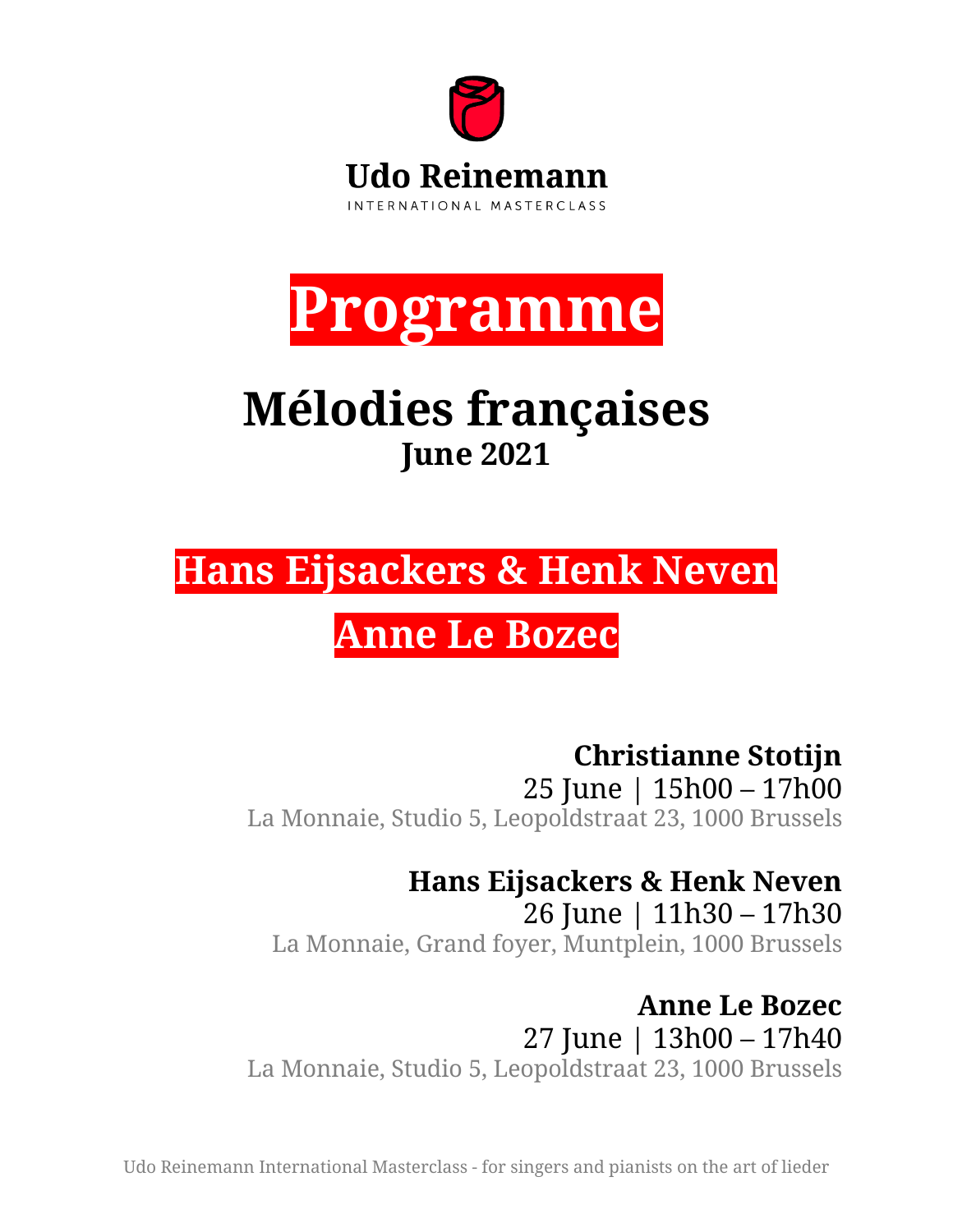### **Friday 25 June 2021** ½ **Christianne Stotijn** ½ **Studio 5**

15.00: Marius & Gustas 16.00: Zhuohan & Sara 17.00: end

## **Saturday 26 June 2021** ½ **Hans Eijsackers & Henk Neven**½ **Grand Foyer**

\_\_\_\_\_\_\_\_\_\_\_\_\_\_\_\_\_\_\_\_\_\_\_\_\_\_\_\_\_\_\_\_\_\_\_\_\_\_\_\_\_\_\_\_\_\_\_\_\_\_\_\_\_\_\_\_\_\_\_\_\_\_\_\_\_\_\_\_\_\_\_\_\_\_\_\_\_\_

11.30: Zhuohan & Sara 12.30: Matthias & Lisa

– break 13.30 - 14.30 –

14.30: Arvid & Malte 15.30: Marius & Gustas 16.30: Ronan & Malte 17.30: end

### **Sunday 27 June 2021** ½ **Anne Le Bozec** ½ **Studio 5**

13.00: Marius & Gustas 13.50: Zhuohan & Sara 14.40: Ronan & Malte

– break 15.30 - 16.00 –

16.00: Matthias & Lisa 16.50: Arvid & Malte 17.40: end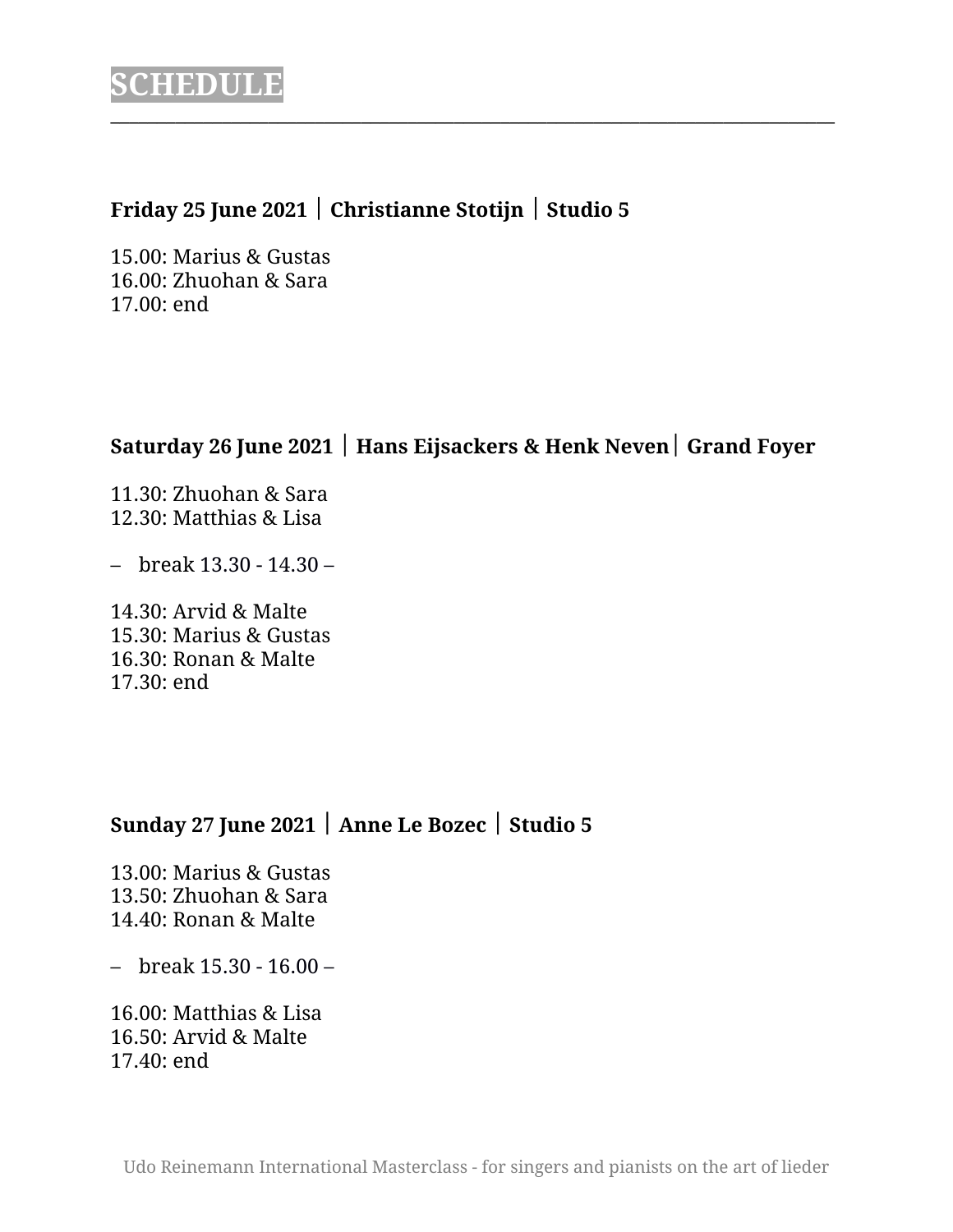# **REPERTOIRE**

#### **Marius Prižgintas, baritone & Gustas Raudonius, piano**

| <b>Reflets</b>             | <b>Lili Boulanger</b> (1893-1918)<br>Maurice Maeterlinck (1862-1949)         |
|----------------------------|------------------------------------------------------------------------------|
| <b>Stimmen des Tages</b>   | <b>Franz Schreker</b> (1878-1934)<br>Ferdinand von Saar (1833-1906)          |
| <b>Phyllis</b>             | <b>Reynaldo Hahn</b> (1874-1947)<br>Ch.-M.-R. Leconte de Lisle (1818 - 1894) |
| <b>Nell</b> , Op. 18 no. 1 | <b>Gabriel Fauré (1845-1924)</b><br>Ch.-M.-R. Leconte de Lisle (1818 - 1894) |

\_\_\_\_\_\_\_\_\_\_\_\_\_\_\_\_\_\_\_\_\_\_\_\_\_\_\_\_\_\_\_\_\_\_\_\_\_\_\_\_\_\_\_\_\_\_\_\_\_\_\_\_\_\_\_\_\_\_\_\_\_\_\_\_\_\_\_\_\_\_\_\_\_\_\_\_\_\_\_\_\_\_\_\_\_

\_\_\_\_\_\_\_\_\_\_\_\_\_\_\_\_\_\_\_\_\_\_\_\_\_\_\_\_\_\_\_\_\_\_\_\_\_\_\_\_\_\_\_\_\_\_\_\_\_\_\_\_\_\_\_\_\_\_\_\_\_\_\_\_\_\_\_\_\_\_\_\_\_\_\_\_\_\_\_\_\_\_\_\_\_

**Matthias Hoffmann, bassbaritone & Lisa Ochsendorf, piano**

|                       | <b>Henri Duparc</b> (1848-1933) |
|-----------------------|---------------------------------|
| <b>Chanson triste</b> | Jean Lahor (1840-1909)          |
| La vague et la cloche | François Coppée (1842-1908)     |
|                       |                                 |

**En sourdine** op. 58 no. 2 Paul Verlaine (1844-1896)

**Gabriel Fauré** (1845-1924) Les berceaux, op. 23, no. 1 René-F. Sully-Prudhomme (1839-1907)

**Chansons grises Reynaldo Hahn** (1874-1947) 5. L'heure exquise Paul Verlaine (1844-1896)

**Zhuohan Sun, tenor & Sara Pavlovic, piano**

| <b>Reynaldo Hahn</b> (1874-1947)<br>Théodore Faullin de Banville (1823 - 1891) |
|--------------------------------------------------------------------------------|
| <b>Gabriel Fauré (1845-1924)</b>                                               |
| Paul Verlaine (1844-1896)                                                      |
| Sully Prudhomme (1839 - 1907)                                                  |
| Ch.-M.-R. Leconte de Lisle (1818 - 1894)                                       |
| <b>Tchaikovsky</b> (with Christianne)<br><b>Hugo Wolf</b> (with Christianne)   |
|                                                                                |

\_\_\_\_\_\_\_\_\_\_\_\_\_\_\_\_\_\_\_\_\_\_\_\_\_\_\_\_\_\_\_\_\_\_\_\_\_\_\_\_\_\_\_\_\_\_\_\_\_\_\_\_\_\_\_\_\_\_\_\_\_\_\_\_\_\_\_\_\_\_\_\_\_\_\_\_\_\_\_\_\_\_\_\_\_

 $\_$  , and the set of the set of the set of the set of the set of the set of the set of the set of the set of the set of the set of the set of the set of the set of the set of the set of the set of the set of the set of th